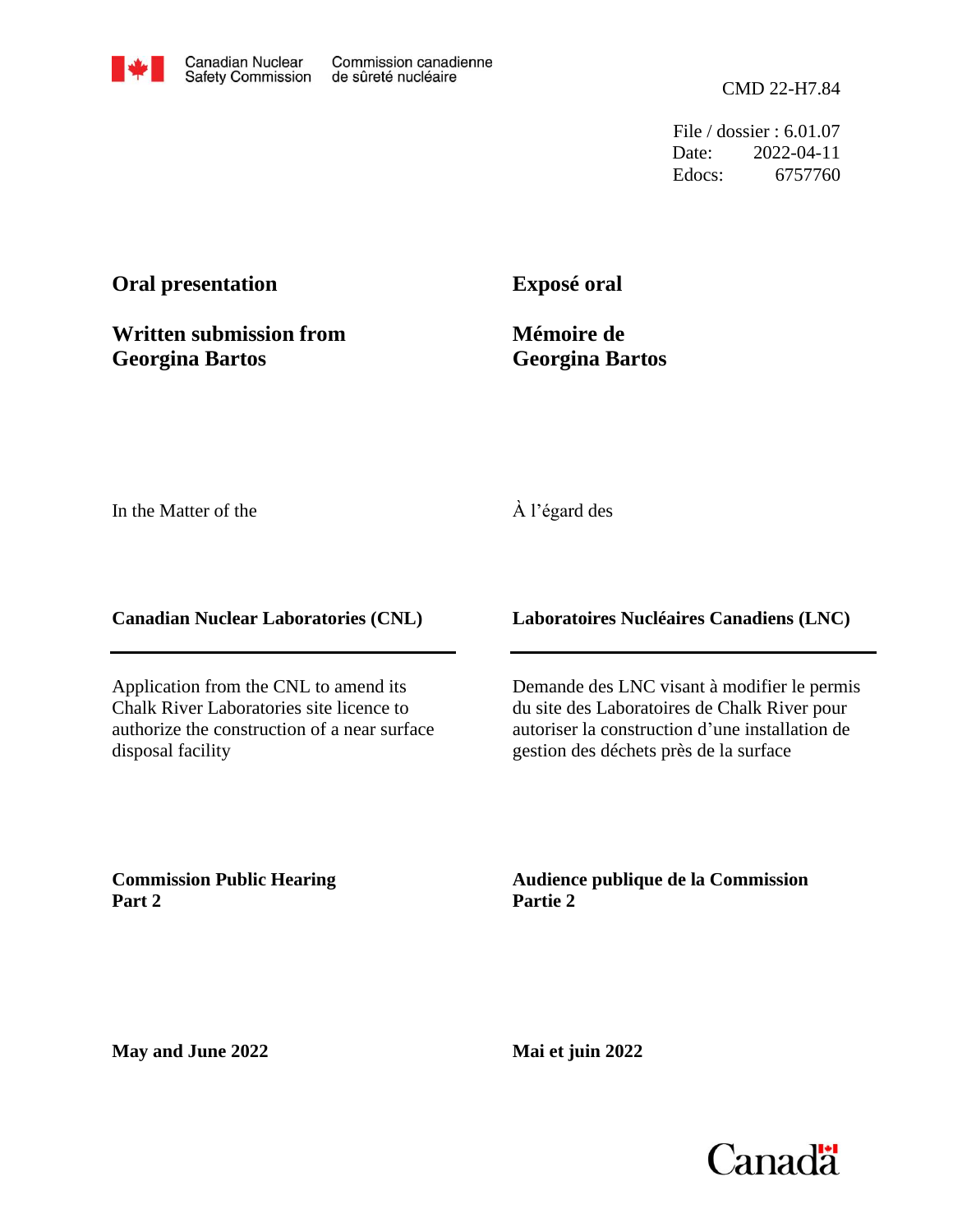Living for 75 years as a seasonal resident on the Quebec side of the Ottawa River, 7 km downstream from CNL and the site of the NSDF, I am filled with trepidation at the thought of nuclear waste stored above ground in this area. Our cottage was constructed with rough lumber by Sheenboro carpenters in the early 50's and is perched on rocks at the corners. Every summer the earth beneath us shakes more than once. Dishes rattle and the floor sways slightly as the earth moves. The river is a fault line, the West Quebec Seismic Fault. Could Oiseau Rock collapse? Any structure built here could be severely shaken or split apart. Severity or timing of quakes cannot be predicted with much accuracy.

In 1954 we experienced two hurricanes. The first was in late August, the tail-end of hurricane Carol. Trees crossed, the now Tripp Road, like match sticks for a few km. We tried to cut our way out with hand saws, but were cottage bound for days until men with chainsaws arrived. Water rose 30 ft. up our 60 ft. embankment. The rise was due to wind, 7 ft. waves as well as water released from Des Joachim's dam. This was a hurricane lacking full force. What might have happened in a more violent one? With contaminated soil and structures still unremoved or contained at CNL and extreme weather events on the increase, the thought of nuclear waste stored above ground near habitation is terrifying.

Every summer we hear planes from Petawawa military grounds, flying high and low above the pines, carrying military personnel on training flights. We hear explosions that shake the ground and have broken windows in the past. In our present volatile world with constant threat from Russia, I fear the effects of war or error on any nuclear installation: SMR, Candu reactor or NSDF. All are vulnerable to severe damage, accidental or planned.

The location of the NSDF is surely the result of an easy, cheap solution for nuclear waste. Already Canada's Capital and the millions who live in the Ottawa Valley have experience more than their share of cancers. Why does the IAEA recommend above ground waste disposal for only low-level waste? Medium and high-level waste must be stored underground. Our NSDF will contain a poorly documented mixture of waste containing cobalt 60 (medium-level waste), tritium, strontium 90, four types of plutonium, 80 tons of uranium rendering this site hazardous for 100, 000 years.

This inappropriate and relatively easy location on a hillside with a 30% slope lacks forethought or planning. It is surrounded on three sides by wetlands, is close to an already contaminated lake that drains into the Ottawa River. In a time of climate crisis and flood risk, the high water table in this area is problematic. The removal of 33 hectares of mature forest containing endangered whip-poor-wills, bats and other birds makes no sense. It will promote erosion and endanger the NSDF.

No leakage of nuclear waste is acceptable for human health or the health of the environment. No added radiation is acceptable above natural radiation and radiation needed to treat disease. Water treatment planned for runoff from the mound cannot remove all contaminants that flow by pipe to Perch Lake and eventually into the Ottawa River. Contaminants will eventually enter fish and our drinking water.